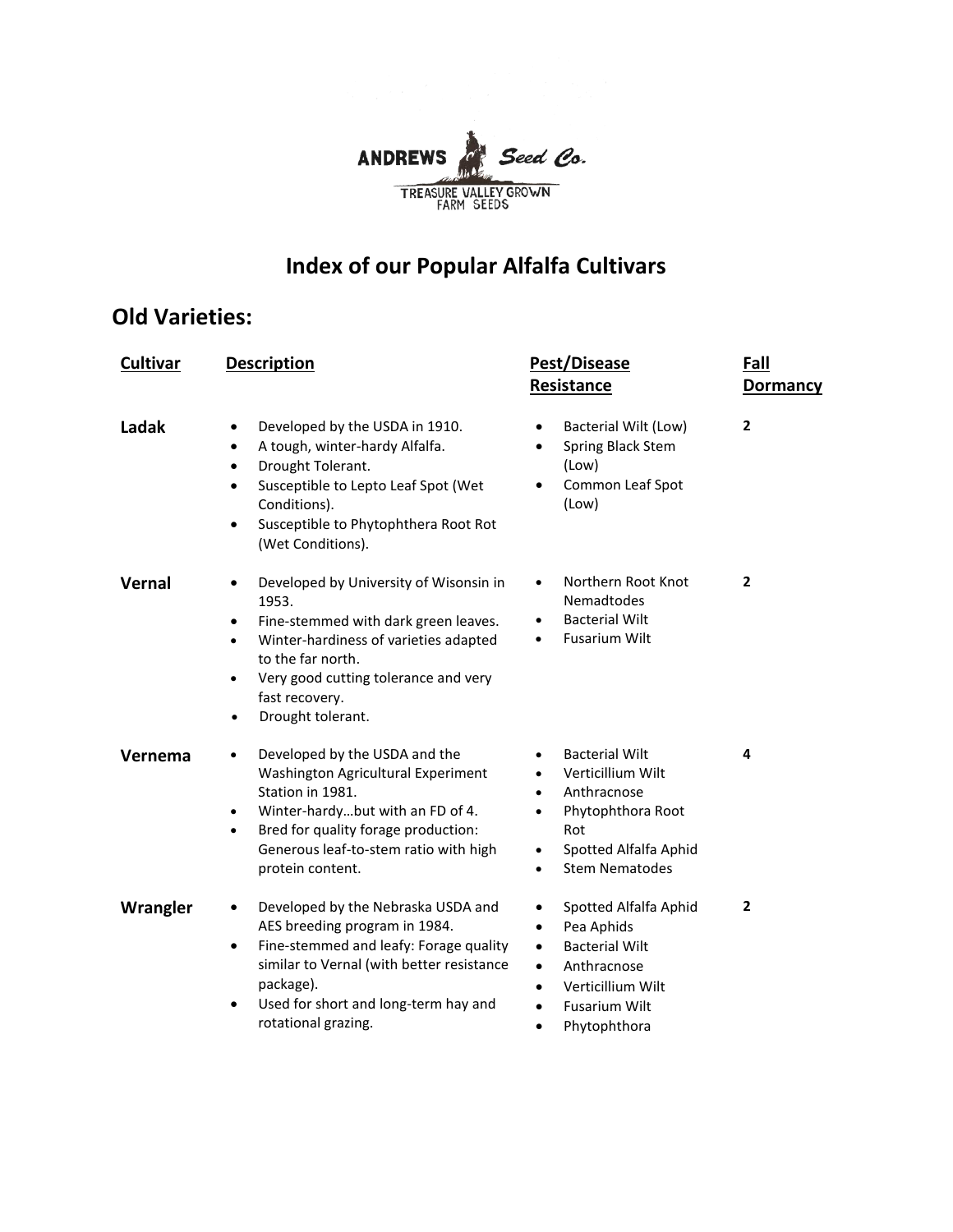

## **Drought-Tolerant Varieties:**

| <b>Cultivar</b> | <b>Description</b>                                                                                                                                                                                                                                                                                                                                                                                                             | Pest/Disease<br>Resistance                                                                                                                      | Fall<br><b>Dormancy</b> |
|-----------------|--------------------------------------------------------------------------------------------------------------------------------------------------------------------------------------------------------------------------------------------------------------------------------------------------------------------------------------------------------------------------------------------------------------------------------|-------------------------------------------------------------------------------------------------------------------------------------------------|-------------------------|
| <b>Nomad</b>    | Developed in 1941.<br>$\bullet$<br>Excellent Rangeland Alfalfa.<br>$\bullet$<br>A tough, winter-hardy variety.<br>$\bullet$<br>Drought-Tolerant.<br>$\bullet$<br>Persists under heavy grazing and even<br>$\bullet$<br>rodent damage.<br>Spring planting preferred.<br>$\bullet$                                                                                                                                               | N/A                                                                                                                                             | 2                       |
| Perry           | Contains Ranger parentage but<br>$\bullet$<br>generally produces higher yields.<br>Drought Tolerant.<br>$\bullet$<br>Long-lived and persistent stands.<br>$\bullet$<br>Used for hay production and<br>$\bullet$<br>rotationally grazed pastures.                                                                                                                                                                               | Alfalfa Weevil<br>Pea Aphid<br>Potato Leaf Hopper<br>Spotted Alfalfa Aphid<br>$\bullet$<br>Anthracnose<br><b>Bacterial Wilt</b><br>Downy Mildew | 3                       |
| Ranger          | Developed by the Nebraska Agricultural<br>$\bullet$<br>Experiment Station and USDA and<br>released in 1942.<br>A winter-hardy, tough alfalfa used in<br>$\bullet$<br>many areas in the upper Midwest.<br>Drought Tolerant:  However, High<br>$\bullet$<br>yields with irrigation and heavy<br>planting.<br>Long-lived stands with deep taproot.<br>Parent of Perry Alfalfa.<br>$\bullet$<br>Susceptible to leaf spot diseases. | <b>Bacterial Wilt</b><br>$\bullet$                                                                                                              | 3                       |
|                 | <b>Western Favorites:</b>                                                                                                                                                                                                                                                                                                                                                                                                      |                                                                                                                                                 |                         |
| Cultivar        | <b>Description</b>                                                                                                                                                                                                                                                                                                                                                                                                             | Pest/Disease<br>Resistance                                                                                                                      | Fall<br><b>Dormancy</b> |
| <b>Surpass</b>  | High-yielding, high quality (outstanding<br>nutrient value), dark green variety: One<br>of our best performers.                                                                                                                                                                                                                                                                                                                | Phytophthora Root<br>$\bullet$<br>Rot<br>Verticillium Wilt<br>$\bullet$                                                                         | 3                       |

• Long-lasting variety and top winter-<br>• Fusarium Wilt hardiness.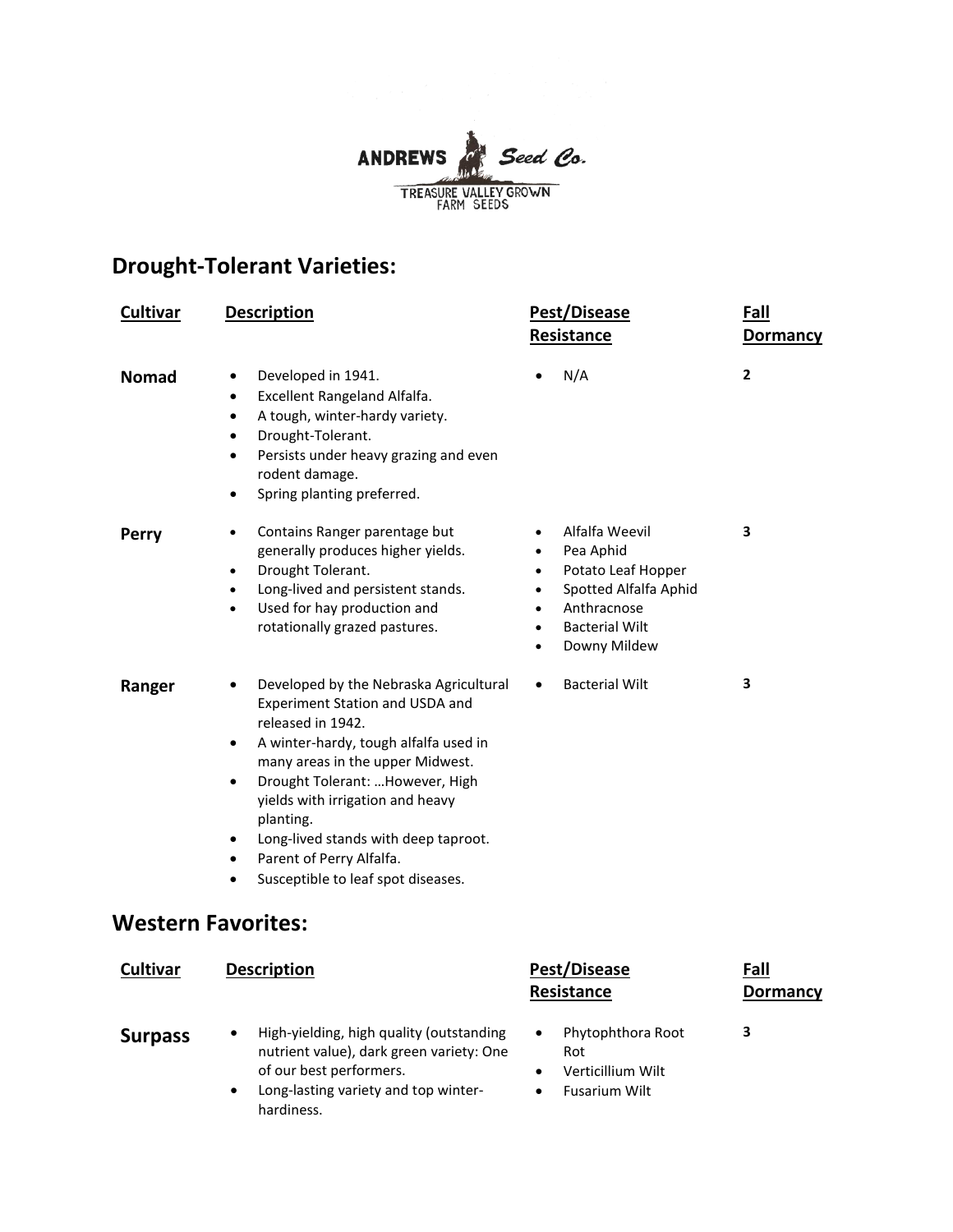

- Can be used for hay, haylage, greenchop, or dehy production.
- Anthracnose
- Bacterial Wilt
- Leaf Hopper Yellowing

**3-4**

- **Treasure Valley Blend**
- A three-variety blend of Perry, Vernema, and Surpass that has become a local and Northwest favorite.
- Contains the high-nutrient values and generous leaf-to-stem ratio of Vernema and Surpass and boasts the drought tolerance and persistence of Perry.
- Contains a broad-spectrum pest-anddisease resistance package.
- Alfalfa Weevil
- Pea Aphid
- Potato Leaf Hopper
- Spotted Alfalfa Aphid
- Stem Nematodes
- Leaf Hopper Yellowing
	- Anthracnose
- Phytophthora Root Rot
- Verticillium Wilt
- Fusarium Wilt
- **Bacterial Wilt**
- Downy Mildew

### **Andrews Seed and Other Premium Varieties:**

| <b>Cultivar</b> | <b>Description</b>                                                                                                                                                                                                                                                                                                      | Pest/Disease                                                                                                                                                                                                                                                             | Fall<br><b>Dormancy</b> |
|-----------------|-------------------------------------------------------------------------------------------------------------------------------------------------------------------------------------------------------------------------------------------------------------------------------------------------------------------------|--------------------------------------------------------------------------------------------------------------------------------------------------------------------------------------------------------------------------------------------------------------------------|-------------------------|
|                 |                                                                                                                                                                                                                                                                                                                         | Resistance                                                                                                                                                                                                                                                               |                         |
| <b>AND 7530</b> | Yields dark green foliage with medium-<br>٠<br>to-fine stems: ideal for hay.<br>Excellent winter survival: WSI 2.4.<br>$\bullet$                                                                                                                                                                                        | Phytophthora<br>$\bullet$<br>Verticillium Wilt<br>٠<br><b>Bacterial Wilt</b><br>٠<br><b>Fusarium Wilt</b><br>٠<br>Anthracnose<br>Pea Aphid<br><b>Stem Nematode</b>                                                                                                       | 3                       |
| <b>AND 1044</b> | Yields dark green foliage that makes it<br>٠<br>ideal for hay.<br>Persistence is excellent under both<br>٠<br>normal and aggressive harvest<br>schedules.<br>Variety offers a quick recovery,<br>$\bullet$<br>Excellent Winter Survival, and Increased<br>Pest Resistance<br>Produces high yields in heavier soils<br>٠ | <b>Bacterial Wilt</b><br>٠<br>Verticillium Wilt<br><b>Fusarium Wilt</b><br>Phytophthora<br>٠<br>Spotted Alfalfa Aphid<br>٠<br>Pea Aphid<br>$\bullet$<br><b>Stem Nematode</b><br>$\bullet$<br>Northern Root Knot<br>$\bullet$<br>N.<br>Aphanomyces Root R.<br>Anthracnose | 4.2                     |